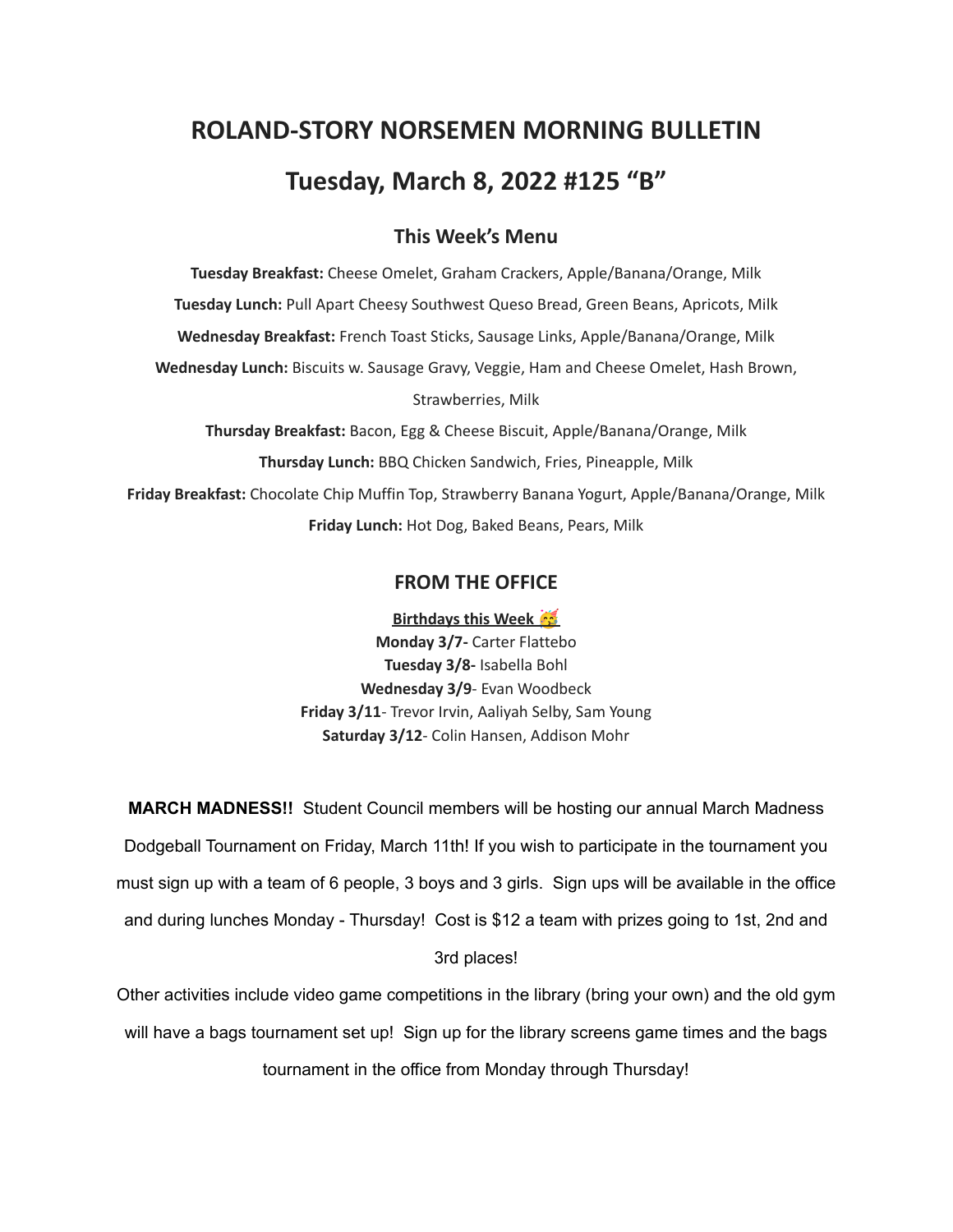**Girls Golf Apparel** store is open. Click [Here](https://rsgirlsgolf22.itemorder.com/shop/sale/) to purchase. Store closes 3/8/22

**The softball team is once again selling Roland-Story apparel and gear.** There are 39 non-sport/year specific items on the website (including youth items). All items are purchased online and shipped directly to you, while still being able to support your favorite softball player from the dropdown menu. We are raising funds for our overnight tournament trip, to pay officials for pre-season scrimmages, extra equipment needs that happen last minute, and to possibly get a new bunker drag for the diamond. Thanks in advance for your support and Go Norse!!!

<https://fancloth.shop/PVQQX>

Store closes 3.11.22



# **[COUNSELOR FOLDER](https://docs.google.com/document/d/1vmwczNPbDzXe9vFaG5LJMQ7NYDv-i4oQJHybqA65TUc/edit?usp=sharing) (9-12)-Click here**



# **National Scholarships**

\*[StudentScholarships.org](https://drive.google.com/file/d/1aKuYCxaIenxt8B4T0eqnsOyNXu4NmKys/view?usp=sharing) Scholarship Newsletter 1) Folds of Honor Scholarship- \$5,000 due 3/31 2) Beyond the Cure Ambassador Scholarship- \$3,500 due 3/31 3) Points Scholarship- \$10,000 due 3/31 4) USPAACC Scholarships- \$5,000 due 3/31 5) Nitro Scholarship- \$2,000 due 3/31 6) AFA Teens Awareness College Scholarship- \$5,000 due 4/1 7) Women in STEM Scholarship- \$2,500 due 4/1 8) H.E. Parts Express Scholarship- \$500 due 4/1 9) Intertech Foundation STEM Scholarship- \$2,500 due 4/15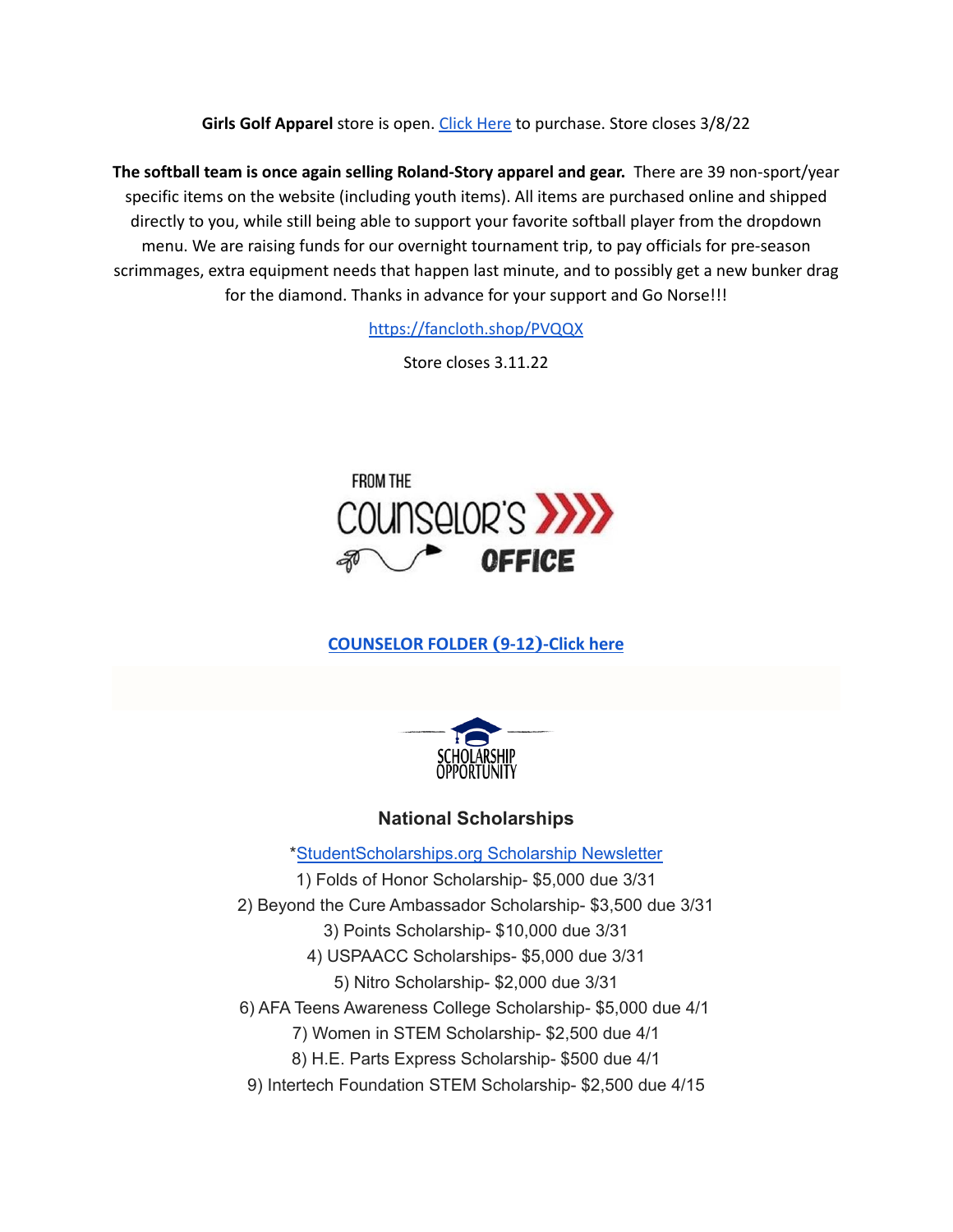10) Global Lift Equipment Scholarship- \$500 due 4/15 11) Frances Loretta Memorial Scholarship- \$1,000 due 4/16 12) ASHRAE High School SEnior Scholarships- \$3,000 due 5/1 13) Rise Up Baking Scholarship- \$1,500 due 5/31 14) Equal Justice Scholarship- \$1,000 due 5/31 15) American Ground Water Trust College Scholarships- \$2,000 due 6/30



#### **Local Scholarships**

\*American Legion Post 0059 [Scholarship-](https://docs.google.com/document/d/1l-XzWNNfwZmA3zDkeW8VPeqqzYTnZ3IFLE4h0i05GGI/edit?usp=sharing) \$1,000 due 3/28 \*Key [Cooperative](https://storcoopmediafilesprd.blob.core.windows.net/atlasportals/all-media/keycoope/website/documents/2021-2022-scholarship-packet.pdf) Scholarship- \$1,000 due 3/28 \*Excellence in Agriculture by Landus [Cooperative](https://www.landuscooperative.com/about-us/community/excellence-in-ag-scholarship-application)- \$2,000 due 3/31 \*GNB Bank Leadership [Scholarship-](https://www.gnbbank.com/resources/story-city-leadership-scholarship) \$500 due 4/1 \*The "Resilient Student" RSHS [Faculty/Staff](https://docs.google.com/document/d/1DolWUUWkhc9uRV9cDZrlwnYTIr44UcPiFxY4Xkupsj0/edit?usp=sharing) Award- \$715 due 4/1 by 4:00pm \*Story City Lions Club [Scholarship](https://docs.google.com/document/d/1z7ucMbK4WEvvNb9NVBe3FD28h53iTSawX8qWUl0m6oA/edit?usp=sharing)- \$500 due 4/1 by 12:00pm \*Story [City/Lafayette](https://docs.google.com/document/d/1DRZOK0yQEV5eI7SDx7LBRARU3wUClkRxSl4DFl1TSOU/edit?usp=sharing) Twp Firefighters Association Scholarship- \$500 due 4/1 by 4:00pm \*Dale W. Henricks [Scholarship](https://docs.google.com/document/d/1QlRIHdvRzmxNbdfucF4hyEJ2MzvAer_LqN1C1bAIIOk/edit?usp=sharing)- \$1,000 due 4/1 by 12:00pm \*Reuben Sansgaard [Scholarship](https://docs.google.com/document/d/1LR2RwFYr7AG3FUyGWVx12ymv-TE93qQbHet9jzHKVyU/edit?usp=sharing)- \$1,000 due 4/1 by 12:00pm \*Thrills [Scholarship-](https://docs.google.com/document/d/1QJta3C5yzfZrCdazRN4EIHX3l1EGl8av38jpxH3JqyU/edit?usp=sharing) \$1,000 due 4/1 by 12:00pm \*William Appelgate [Volunteerism](https://docs.google.com/document/d/1w4rNFOTwAFqpjEvS-51FwYbhvd6fQvigs1578zBW-tw/edit?usp=sharing) Scholarship- \$1,000 due 4/1 by 12:00pm \*Roland Post 307/Jim and Marilyn Hanson [Scholarship](https://docs.google.com/document/d/1hGUuBTFqrA-IeXjmN94zoUkQR-ErMDrUDyJX0Yc3fx0/edit?usp=sharing)- \$1,500/yr due 4/1 by 4:00pm \*[Roland-Story](https://docs.google.com/document/d/1L-tgrmtRhI17mbAynBf7wRqcn4feF0ftZ4YQ7eolHUI/edit?usp=sharing) School Foundation Scholarship- \$Varies due 4/1 by 12:00pm \*P.E.O. Chapter FZ [Scholarship](https://docs.google.com/document/d/19CXzRMwS8vgsFQp15nEDAukCMhM346iLMtD0MfgDF8A/edit?usp=sharing)- \$600 due 4/8 by 12:00pm

#### **ATHLETIC ACTIVITIES FOR THE WEEK**

#### **Tuesday 3/8**

Boys Varsity Track Meet @ University of Northern Iowa 2:00pm

#### **Thursday 3/10**

Girls Varsity Track Meet @ Humboldt Rec Center 4:30pm